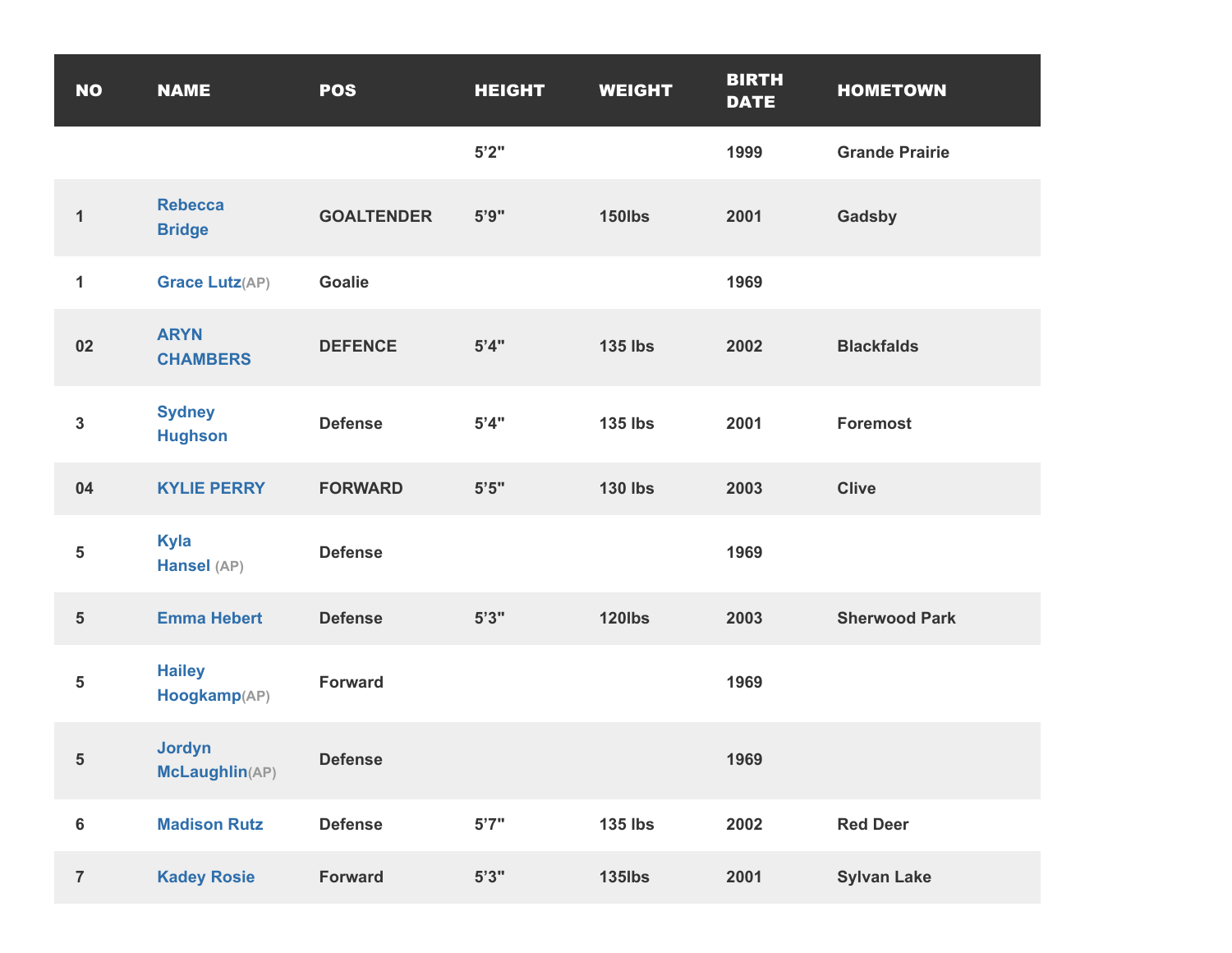| <b>NO</b> | <b>NAME</b>                        | <b>POS</b>     | <b>HEIGHT</b> | <b>WEIGHT</b>  | <b>BIRTH</b><br><b>DATE</b> | <b>HOMETOWN</b>             |
|-----------|------------------------------------|----------------|---------------|----------------|-----------------------------|-----------------------------|
| 08        | <b>CALLIE</b><br><b>COCKE</b>      | <b>FORWARD</b> | 5'2"          | <b>140 lbs</b> | 2003                        | <b>Bowden</b>               |
| 09        | <b>JULIE</b><br><b>WAGNER</b>      | <b>DEFENCE</b> | 5'2"          | <b>145 lbs</b> | 2002                        | <b>Clive</b>                |
| 10        | <b>Suraiya</b><br><b>Suleman</b>   | <b>Defense</b> | 5'7''         | <b>135lbs</b>  | 2002                        | <b>Sherwood Park</b>        |
| 11        | <b>Kallie Clouston</b>             | <b>Forward</b> | 5'8"          | <b>155ibs</b>  | 2003                        | <b>Olds</b>                 |
| 12        | <b>STEPHANIE</b><br><b>KEEPER</b>  | <b>FORWARD</b> | 5'7''         | <b>130 lbs</b> | 2002                        | <b>Red Deer</b>             |
| 14        | <b>Avery</b><br><b>Lajeunesse</b>  | <b>Forward</b> | 5'4"          | <b>120 lbs</b> | 2001                        | <b>Red Deer</b>             |
| 15        | <b>Emily Straw</b>                 | <b>Forward</b> | 5'3''         | <b>130lbs</b>  | 2002                        | <b>Calgary</b>              |
| 16        | <b>Darcee Hall</b>                 | <b>Forward</b> | $5'5"$        | <b>150lbs</b>  | 2001                        | <b>Delia</b>                |
| 17        | <b>Vanessa</b><br><b>Verbitsky</b> | <b>Forward</b> | 5'8"          | <b>140lbs</b>  | 2002                        | Fort<br><b>Saskatchewan</b> |
| 18        | <b>Juliana</b><br><b>Gulayets</b>  | <b>Forward</b> | 5'6''         | <b>150lbs</b>  | 2001                        | <b>Sylvan Lake</b>          |
| 19        | <b>ROBYN</b><br><b>GRANT</b>       | <b>FORWARD</b> | 5'2"          | <b>130 lbs</b> | 2002                        | <b>Airdrie</b>              |